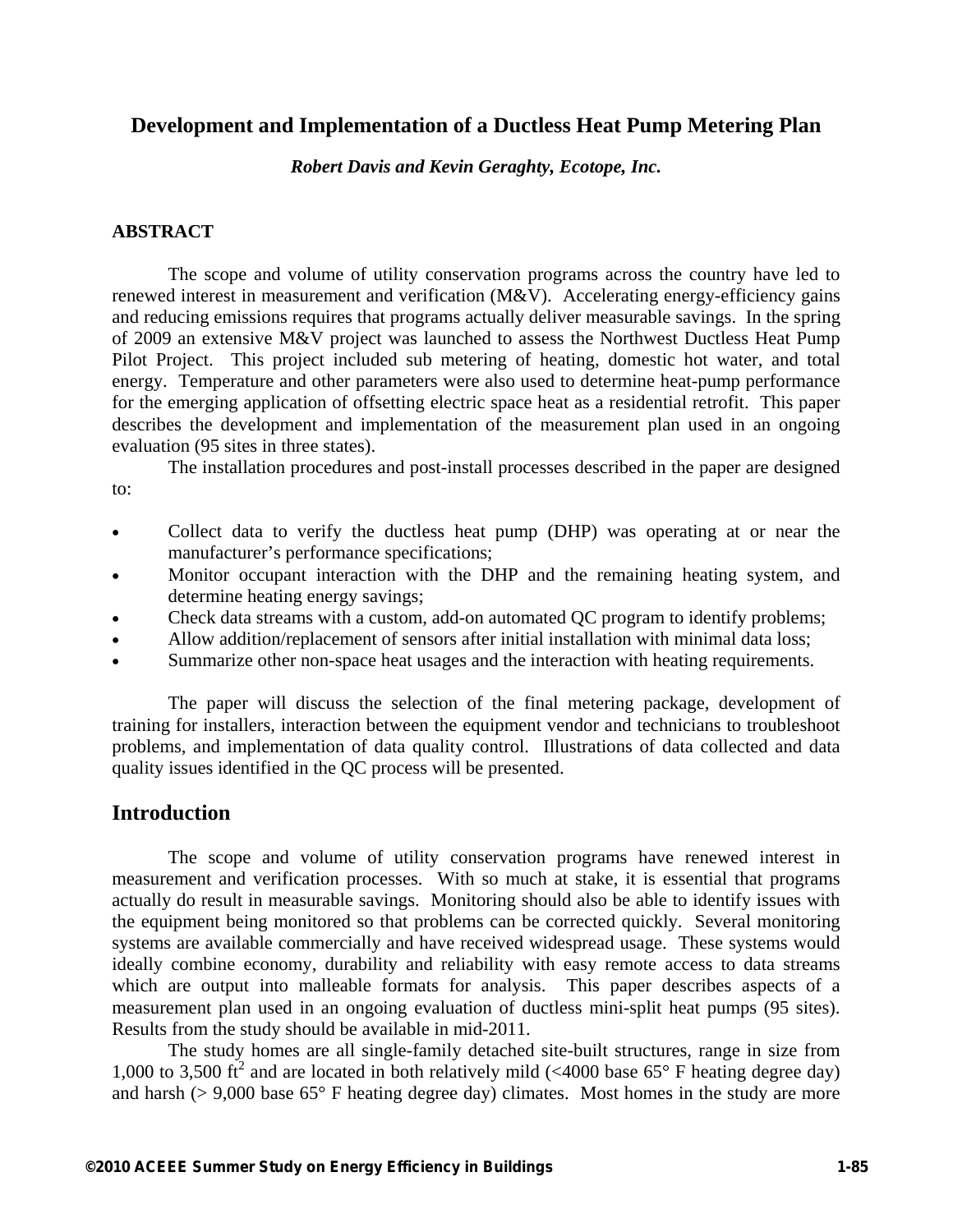than 15 years old, and the typical ratio of heating to cooling usage in the Pacific Northwest (if any mechanical cooling is even installed) is about 10:1. All homes in the study had zonal electric heat as their primary heating source before installation of the ductless heat pump. Sites are spread over three western states (Washington, Oregon, and Idaho) so access via remote connection is very important.

The installation procedures and post-installation processes described in the paper are all designed to: (a) collect data needed to verify the program is accomplishing its goals; (b) minimize front-end data collection errors; (c) check data streams with an add-on automated program to identify problems; and (d) allow addition/replacement of sensors after initial installation with minimal data loss.

Ductless heat pump (DHP) technology, using various sophisticated control and variablespeed operations, has been used extensively in Asian markets for at least 30 years. Although used only sparingly in various American niche markets, it is a potentially very efficient zone system that can supplement or replace existing residential zone heating systems. The fact that these DHP systems can provide both heating and cooling, with a ductless system, makes them an attractive consumer option. Recent changes in the technology – use of inverter-driven compressors – have increased nominal efficiency and there is great interest in the *in situ* performance of DHPs. This is especially true in the Pacific Northwest, where more than 575,000 single-family homes are heated by zonal electric systems (NWPCC 2010). Most of these homes have no mechanical cooling, so this aspect of the technology has other implications.

Electric utilities in the Pacific Northwest are very interested in offering the DHP as an electricity conservation measure. A careful review of field performance, using as many homes as possible, is key to establishing performance of the DHP and establishing its cost-effectiveness.

The primary goals of the field monitoring are to characterize energy usage, ambient temperature, and main living space interior temperature. The main research question is to determine the amount of offset to straight electric resistance heating provided by the DHP technology. Secondary goals are to measure non-heating usage in the home (hot water/base load) and to place heating usage (and cooling usage) into context as a function of house heat loss rate and house type. The data-logging system needs to be able to measure true root mean square (RMS) power and integrate properly to accumulate electricity consumption over at least one year's time.

### **Measurement Design**

The measurement design had four goals:

- 1. Deliver heating system energy use once the DHP is installed. This was accomplished by metering the DHP and separately metering all the resistance loads in the zone electric heating system that was displaced (but not removed).
- 2. Meter the performance and operating patterns of the DHP as it relates to the various determinants of consumption for this type of equipment.
- 3. Meter the domestic hot water (DHW) usage to help establish regional planning assumption based on sub metering done in the early 1990s but not repeated. This required a submitter on the large resistance load associated with the DHW tank.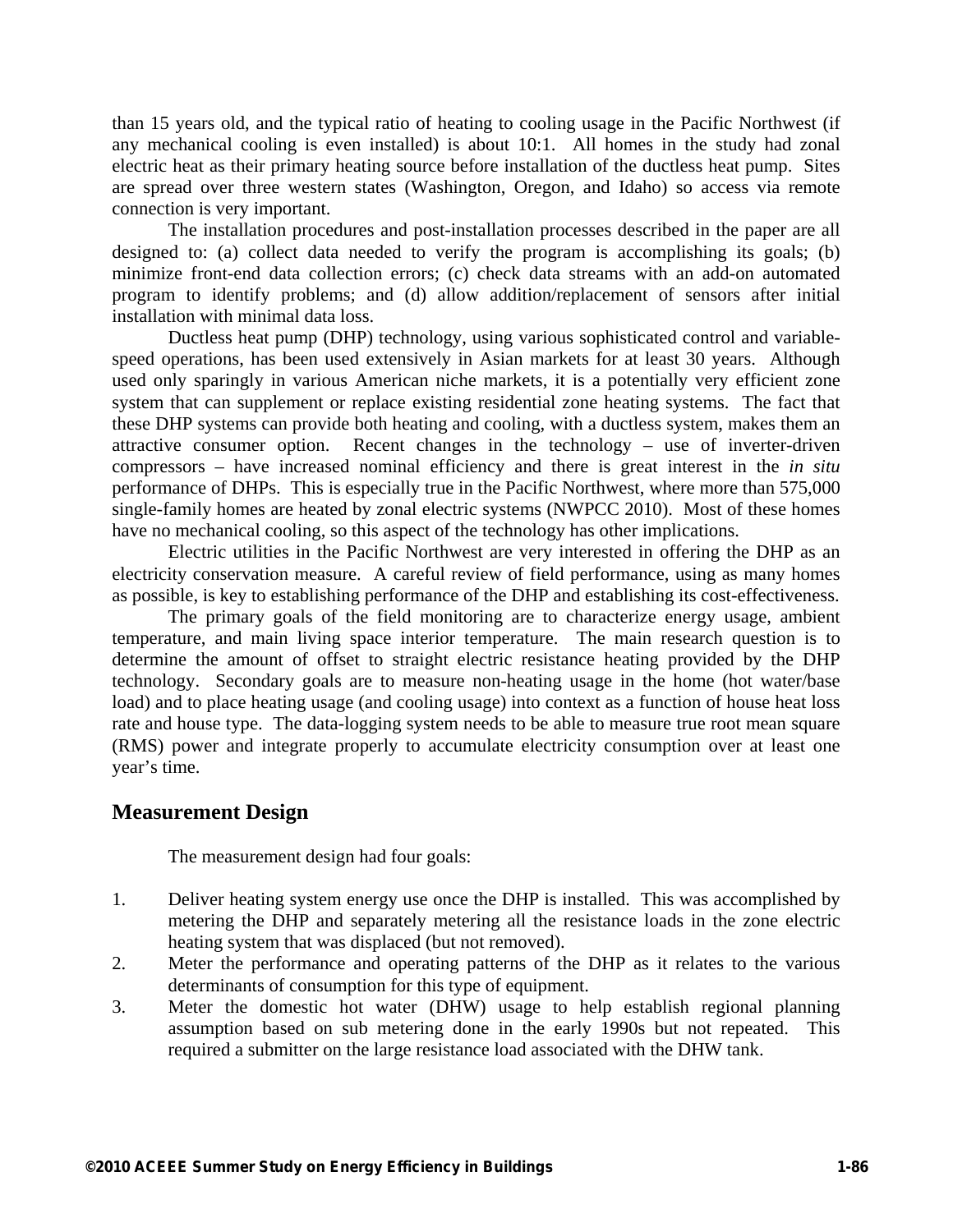4. Meter the total electric energy usage of the home by metering the service drop for the whole house. This had the effect of giving a sum check on the other meters and (with subtraction) allowed a picture of the miscellaneous electric loads in the home. Like the DHW this load was sub metered in the early 1990s and no similar data set had been accumulated since.

The metering approach designed to respond to these goals was called a quad-metering system. The DHP and house service loads were monitored with true power meters. The electric resistance heaters and DHW tank were monitored with simple current transformers (CTs). Three temperatures were measured in the basic metering plan: outdoor ambient, indoor zone where the DHP was installed, and vapor line temperature at the heat pump itself.

Preliminary metering in a small pilot suggested that the cooling signal determination using only indoor temperature was very problematic, and the analyst was left to guess when cooling was occurring in the swing seasons of late spring and early autumn. The controls for the DHP equipment are very interactive and it is possible for simultaneous cooling and heating to occur. Measuring the vapor line temperature allows the analyst to be sure when the unit is cooling and allows a direct accumulation of the total cooling load and the conditions where cooling is supplied while electric resistance heat is also used.

#### **Metering Equipment**

To reliably measure whole-house electricity usage, hot water usage, and heating usage (including DHP) over a year's time, the metering equipment needed to be well-designed, durable, and weather-resistant. The hardware selected included industry-standard current transformers, wired thermistors, watt transducers, and pulse counters. Details for two of the instruments used in the project are found in the references (Continental Control Systems 2008, Onset Computer Corporation 2008). The equipment was designed to be installed outdoors, if needed. Data were sampled every five seconds and averaged into five-minute averages. Storage was made into a solid-state data logger equipped with internal Global System for Mobile communications (GSM) type communication technology. Data were uploaded automatically every six hours to a web-based server. From this point, data were screened for anomalous readings through a custom automated process (described in detail below).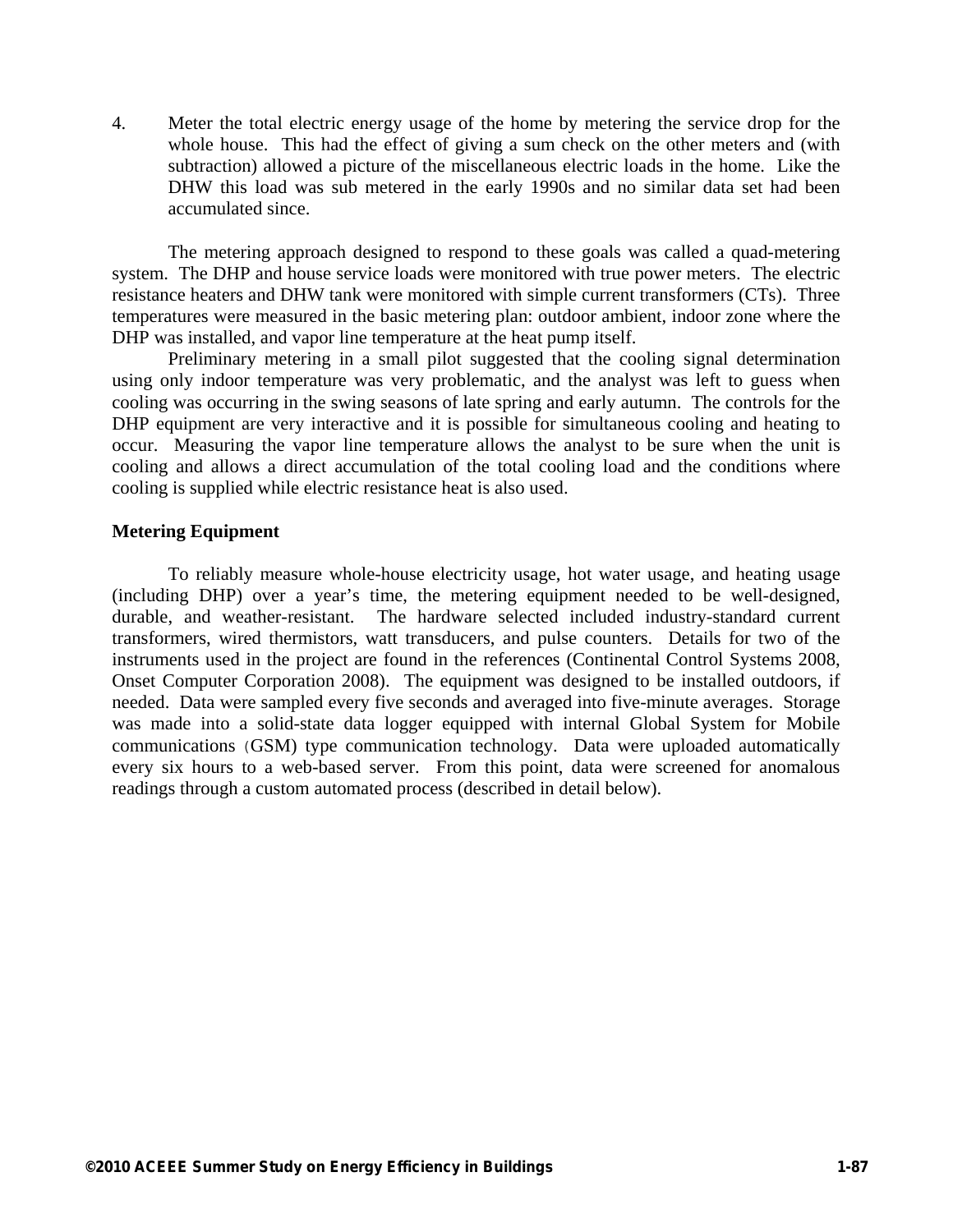

**Figure 1. Schematic of Data Collection Process** 

Source: Ecotope Inc. 2010

From the perspective of a year-to-several-years-long data gathering effort such as the one discussed in this paper, the principal advantage of near real-time data retrieval – as opposed to long-term accumulation onsite and one-time retrieval – is to provide an early-warning system for data production or quality problems, so that timely corrections or repairs can be made. With nearly 100 sites in the field producing data at five- or one-minute intervals (roughly an aggregate 300,000 data points per day), this early warning system needed to be highly automated in order not to overwhelm human monitors.

### **On-Site Error-Checking Procedure**

Error checking is not delayed until after data have been recovered. At each field site, approximately ten sensing elements (current transformers, temperature sensors, etc.) were deployed to measure temperatures and electricity consumption. A field installation guide was developed in the early stages of field installation, and it covered most elements of field installation. Onsite installation managers were required to fill out a detailed site protocol, including types of sensors and individual sensor serial numbers (since these are the primary identifiers of sensors once data returns from the data logging vendor). Since the work was geographically dispersed, five different field installers (and six different electricians) were involved in installations. This meant that it was likely problems would occur despite careful attention to the installation protocol.

No assumption was made, at least by the project manager, that the error checking offered by the data logger manufacturer (as part of configuring sensors) or the automated data checking, was the best way to minimize field installation errors. Also, since many sites are located at least two hours' drive from the installers' office, it is critical to minimize installation errors.

The most complicated part of the installation is the group of equipment which measures power usage by the house and ductless heat pump. After this hardware was installed and the data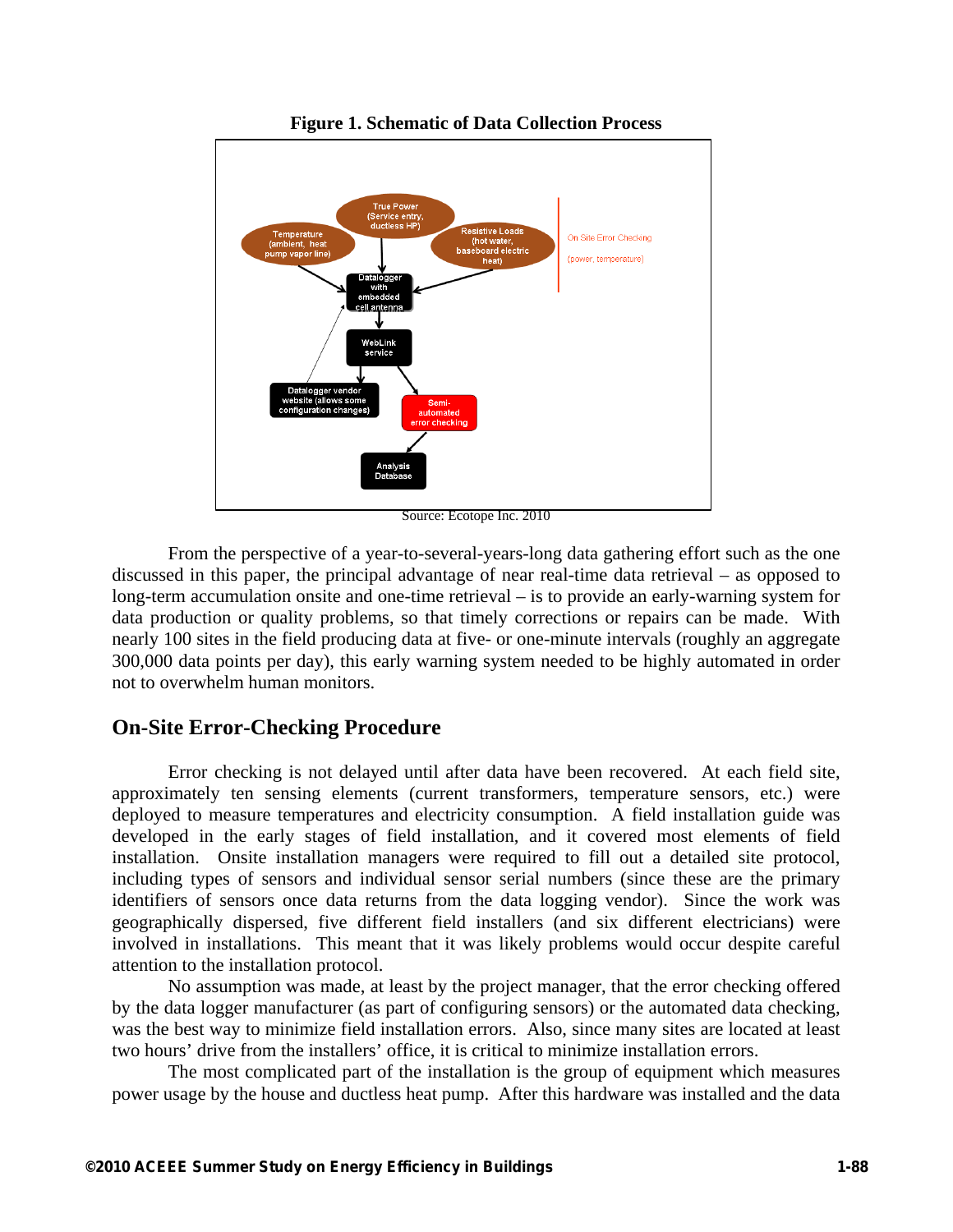logger initialized, the field installers were instructed to check apparent power readings against handheld measurements to determine reasonable equivalence. "Reasonable" means that, depending on which load was measured, the handheld measurement would not necessarily be exactly that of the data logger, given the fact that the power factor was not always measured by the handheld device. Key to making this process less confusing was selection of the proper logging interval; with the combination of current transformers (50 amp for the DHP or 100 amp for the whole-house service) and a 30-second logging interval, the checkout math became very straightforward and helped minimize setup problems since the site installer could see quickly if data logger measurements agreed with the handheld measurements.

Temperature measurements were not monitored as closely. Partly this is because one of the measurements (heat pump vapor line temperature) is used as an indicator of mode of operation (heating or cooling); the actual temperature measured is less important than the divergence in temperature from ambient temperature. (That is, if the vapor line temperature is considerably above ambient temperature, the unit is in the heating mode; if the reverse is true – vapor line is very cold – the unit is in cooling mode.) This indicator is important as a delineator of heating/cooling energy usage.

This situation is different in about one-third of the sites. In these sites, the accuracy of the temperature measurements is critical, since it is directly tied to unit thermal output and accuracy. Unfortunately, no systematic checkout procedure was used at the time of installation (more attention being paid to the much more intricate device used to measure airflow), and we learned after reviewing data that one of the thermostats displayed nonlinear response (about 15% of sites). These sensors were replaced, but in some cases there had been months of delay. These are non-accumulation sites (meaning the total usage over a desired time interval is not the objective of the measurement), but focus on unit performance at different outdoor temperature bins; nevertheless, it would have been much better to have performed a careful checkout of sensors at installation. More discussion of this issue follows the main error checking discussion.

### **Overview of Data Management**

The data logging vendor offered two interfaces for clients to gather and interact with site data remotely once it had been delivered to the web-served data warehouse: first, a website interface, and, second, a "web services" interface where our computers could directly retrieve data from the data warehouse using the Simple Object Access Protocol (SOAP) internet web services protocol (Onset Computer Corporation 2009).

We invested in the latter method – automatic SOAP calls using in-house client routines – because it was the most automated method of delivering site data to our local repository. For timely data-monitoring purposes we did not, and do not, believe that the website point-and-click interface scales adequately beyond more than a handful of sites.

The system we established automatically retrieves all new site data from the warehouse once a day via command-driven batch files, and subjects it to range and sum checks. Because one of our site monitoring channels is total service power consumption, we are able to compare service consumption against the sum of sub metered power consumption channels (usually electric resistance, domestic hot water, and ductless heat pump). The difference between the service load and the sum of these sub metered loads, constituting lighting, kitchen appliances, and plug loads, should of course never be negative. In practice this summing constraint has proven to be one of the most useful ways of detecting data quality problems.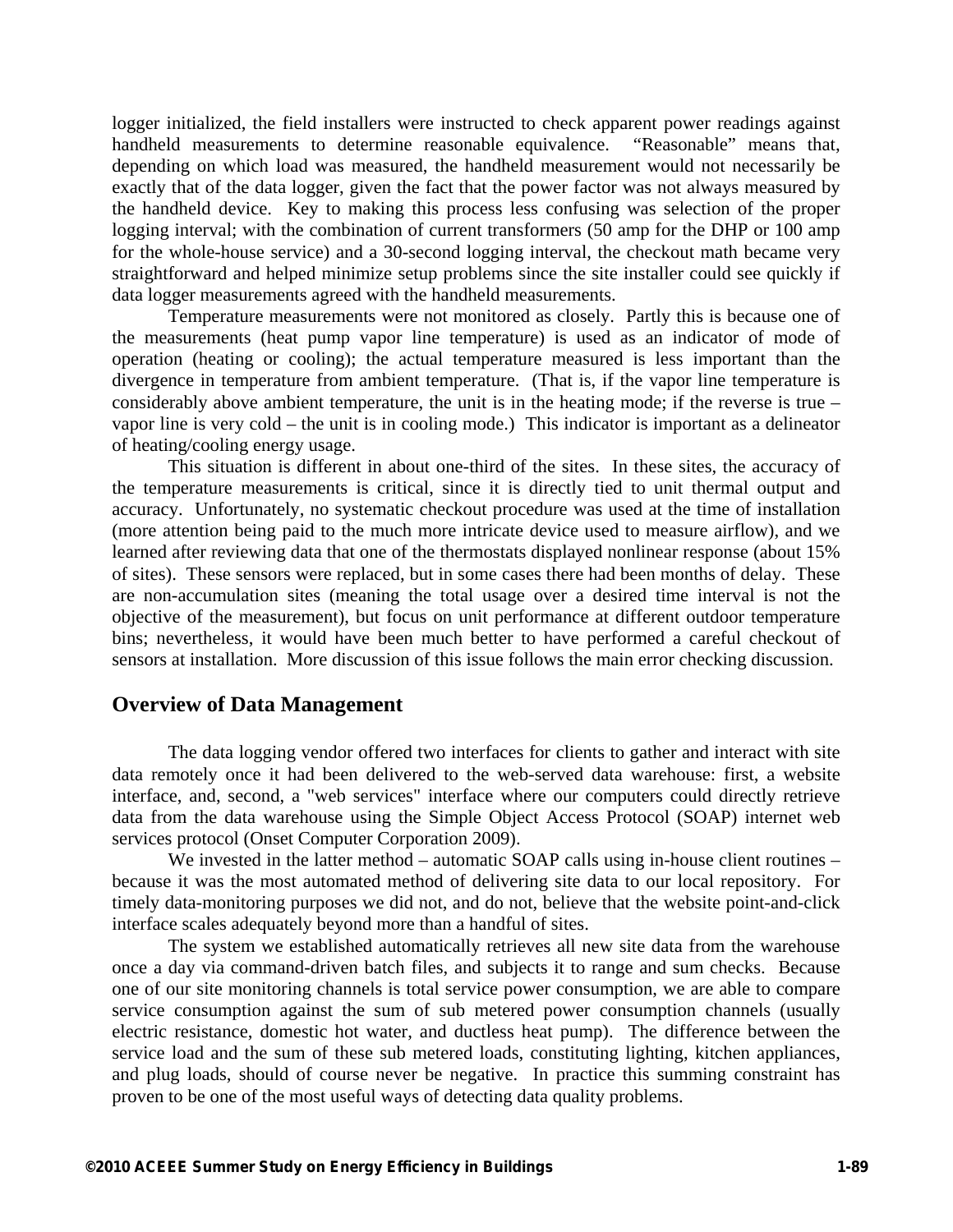We check each batch of new data for the expected time gap between successive observations (five minutes or one minute, depending on the site). We also take the opportunity to check the timeliness of the most recent data obtained in our retrieval request. Given that the site loggers call to transfer accumulated data to the warehouse every six hours, a "most recent time" significantly in excess of six hours indicates trouble. The daily retrieval and data-checking process currently takes about two hours to run each night.

In its current tuned state the system works well as an early-warning system which alerts us only to problems important enough to pay attention to, but stays silent on negligible data problems.

But the system was not easy to develop. Issues we grappled with include: (a) the inherent complexity of SOAP; (b) incomplete documentation (for example, undocumented limits on the size of individual data requests to the vendor's web services server, and undocumented delivery of observation times all in UTC rather than local time, irrespective of any user setting); (c) developing a system for mapping the retrieved data to data-stream characteristics known from onsite installation; (d) a needlessly convoluted and deeply-nested XML data schema; (e) occasional data delivery gaps from the vendor's server in response to web services requests – sometimes remedied by later identical requests, sometimes retrievable only by website pointand-click methods, sometimes irretrievable.

#### **Error Checking Details**

As stated above, the automated error checking focused on both temperature and energy readings. A program was written that could search each site data file quickly and identify sites with anomalous readings.

Temperature error-checking was straightforward. Reasonable temperature ranges were assigned to the ambient (outdoor) and heat pump vapor line sensor channels; it was possible to look through what would eventually become several dozen sites to notice if problems were occurring with these channels. It would be more accurate to say, however, that really only very high or very low temperatures would be identified as issues since the range of possible ambient temperatures was expected to be between -15ºF and 110ºF, and the range of possible vapor line temperatures was expected to be between 25ºF (cooling operation or defrost) and 150ºF (heating operation).

Checking electricity usage was more involved but the basic concept is simple: compare all sub metered usage with the total service entry usage over each logged period to make sure the sum of sub metered usage does not exceed the service entry usage. It would be impossible for this to really happen unless there is a measurement or data collection problem.

The key to the daily and detailed error checking is the use of custom programming that is part of exploratory data-analysis software. This approach allows construction of targeted programs which can quickly comb through hundreds of thousands of data points per day and produce automated, compact text files which are e-mailed to the field monitoring program manager each morning. The contents of the text files indicate the condition of each of the 95 sites and flag problems.

The only compelling reason for frequent automated data retrieval is timely data-quality monitoring. It is therefore ironic that the selected vendor's data-retrieval system has proven to be the source of some data quality problems. We cannot say how many of these problems would be remedied by a different implementation of this technology – to date we have only used one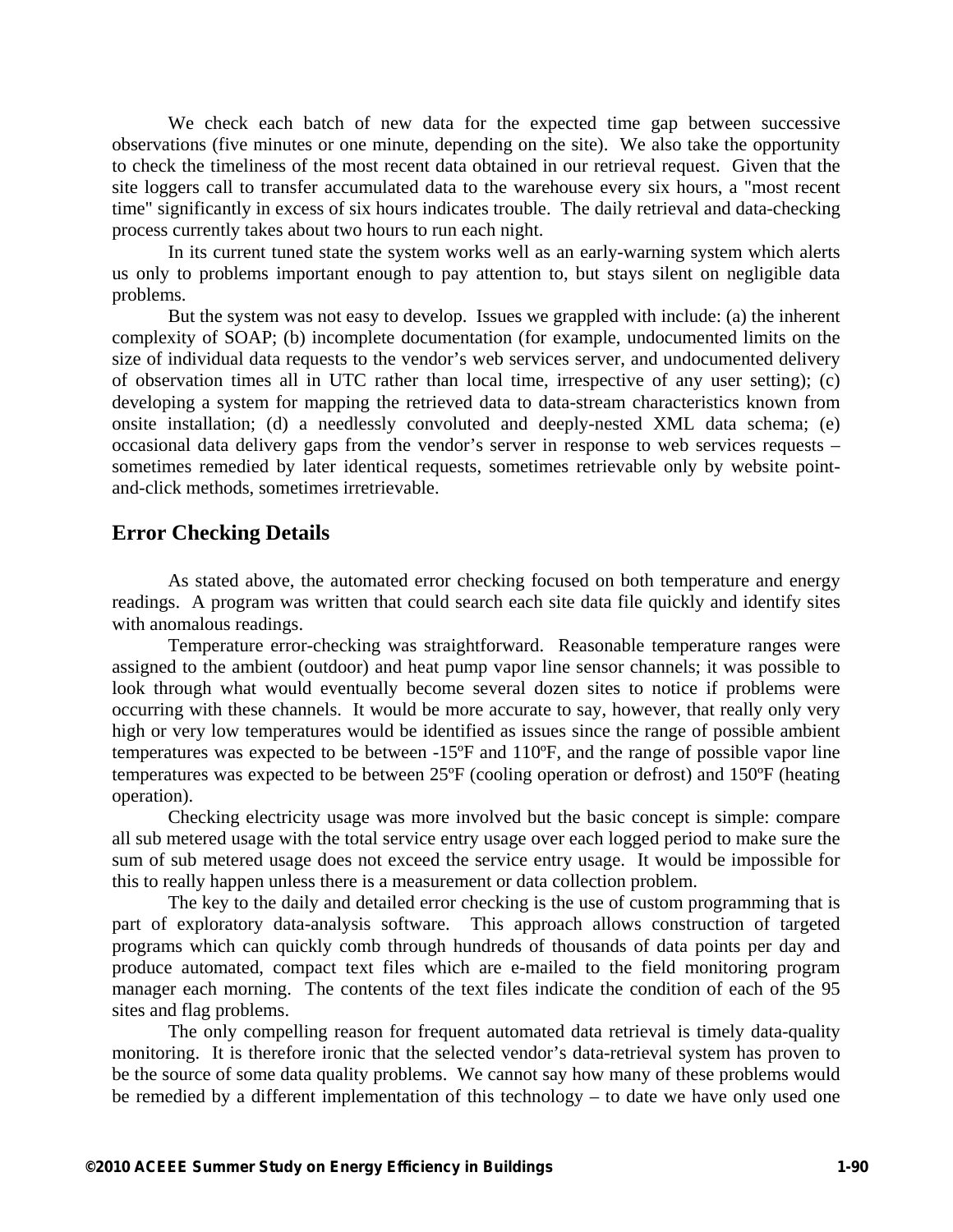data logging system – but there is an inherent complexity to the process which may make the data-retrieval system more fragile and failure-prone than a simpler alternative of long-term onsite accumulation. Although an occasional failed upload call is not a problem given the loggers´ data storage capacity, site loggers intermittently unable to call in may deteriorate into states in which they neither respond to remote commands nor record data; in such a situation a site visit offers the only hope of putting the logger back to work. In addition there has been at least one episode of widespread synchronous call-in failure in which the GSM vendor was apparently the source of the problem.

But far more of our data problems originate with the data loggers themselves rather than the data transfer mechanism. Data loggers are temperamental and not straightforward to install and configure correctly. Timely data retrieval and scrutiny is essential in detecting and attending to subtle configuration problems, and logger-originated data quality issues, such as data corrupted by electromagnetic interference, cannot be mitigated in all cases.

Empirically, a fairly high percentage of critical problems at a typical site surface, and are resolved, within the first week or so. This occurs despite the care taken onsite to check that sensors are configured and recording properly. Other factors in addition to installation mistakes can cause problems. A site can have problematic GSM phone communication despite an apparently strong signal onsite; sensor serial numbers (typically nine digits) can be recorded incorrectly so that incoming data streams cannot be automatically matched to known characteristics data. Data-averaging intervals can be set incorrectly so that what is supposedly an average or amperage value over five minutes is in fact the last recorded instantaneous value in a five-minute period. Timely data retrieval and scrutiny is critical in getting through this initial trouble-prone state to achieve a relatively stable state of acceptable functioning.

The data loggers have a web-based remote management interface which permits the resolution of some problems without repeated site visits, e.g., mistaken data averaging intervals. At regularly scheduled data upload intervals there is a window of opportunity to send configuration instructions to the data logger, and with reasonable luck these are in fact executed. In addition, problems which are essentially ones of interpretation (incorrect sensor serial number, incorrect pulse count multiplier applied to power consumption data) can also be corrected remotely. But there remain certain problems that can only be addressed with site visits. The following table summarizes important site interventions:

| Total sites                                                                 |  |  |
|-----------------------------------------------------------------------------|--|--|
| Data logger replaced                                                        |  |  |
| Other critical interventions requiring a site visit                         |  |  |
| Important configuration issues resolved using remote interface              |  |  |
| Other critical first-week data quality issues cleared up without site visit |  |  |
| Site visits to fix signal interference problems                             |  |  |
| (desirable, not essential (in most cases)                                   |  |  |

|  |  |  |  | <b>Table 1. Site Interventions</b> |
|--|--|--|--|------------------------------------|
|--|--|--|--|------------------------------------|

A rough guess is that without the feedback provided by timely data monitoring, about 20 of our 95 sites would not have produced usable data. Final data quality in the remaining sites also will benefit from the data-monitoring effort. The wide scope of signal interference problems, for example, was only evident to us because of automated data monitoring, and this in turn permitted us, in concert with the vendor, to develop a strategy to reduce signal interference in ongoing data collection. We think this adds up to a compelling case for a strategy of investing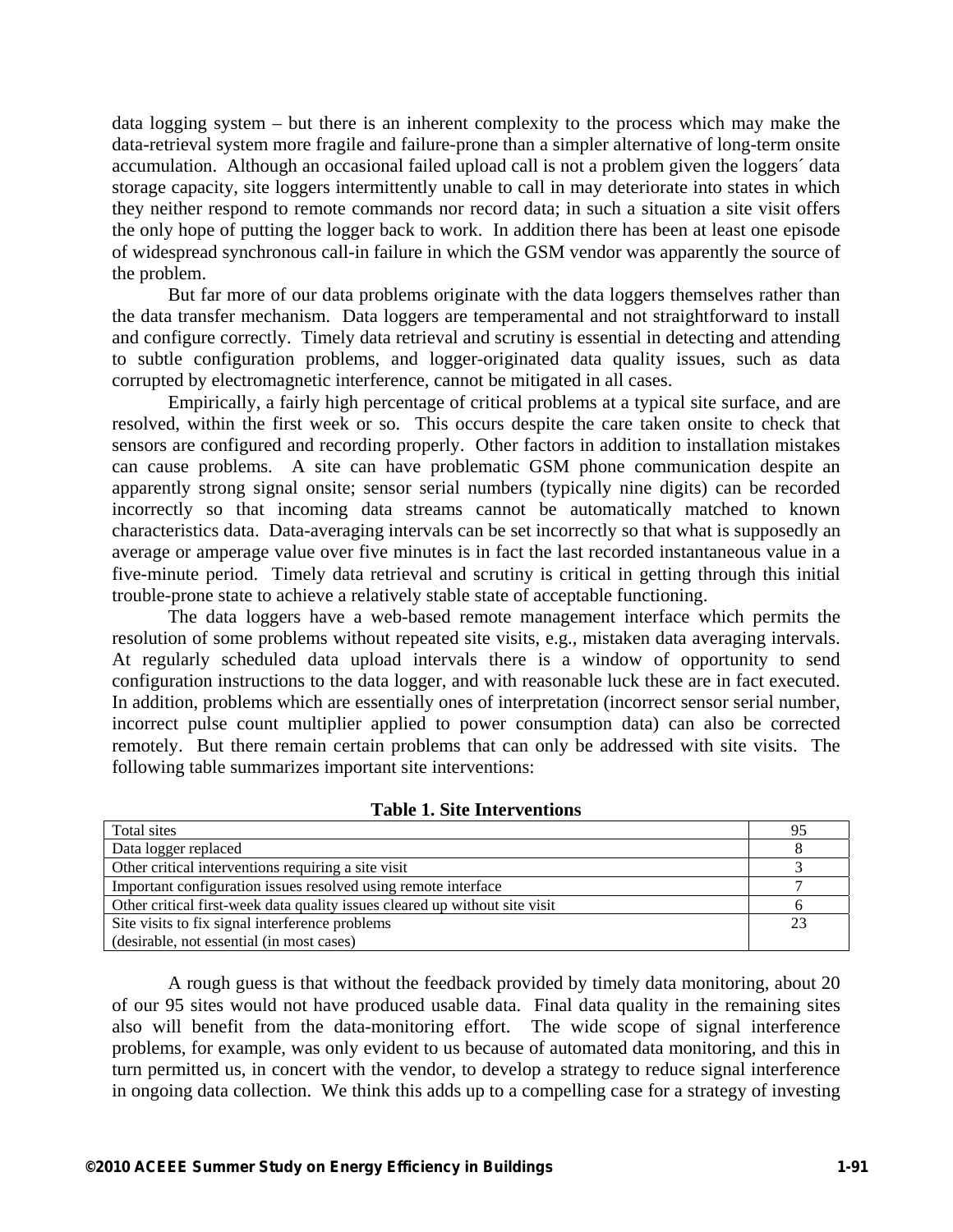carefully in near real-time data monitoring, with its attendant expenses. Given all the costs of recruitment, equipment purchases, and installation, a site failure rate of over 20% is simply too high in most field monitoring situations.

There is a second important reason to develop such near-real-time monitoring machinery, and that is it enables much faster learning and response to problems on the part of all participants, including both Ecotope and the data logging vendor. It cannot be stressed too much that successfully executing a long-term data logging program should be thought of as a process of adaptive learning. Ecotope's installation procedures and rates of problem site occurrence improved over the course of the project. Thanks to systematic data monitoring we were able to bring a number of equipment problems to the vendor's attention rapidly and forcefully, which was useful to the vendor and for us. There is no ready-made template for large-scale projects of this sort. All participants need to adapt, and to learn, and a systematic and well-thought-out system for timely data monitoring and analysis allows that to occur.

#### **Coefficient of Performance (COP) Measurements**

As mentioned above, about one-third of the sites were used to estimate *in situ* system efficiency (coefficient of performance, or COP). The COP is the ratio of heating (or cooling) output from the DHP to the power needed to run the compressor and indoor and outdoor fan. (Output is converted from Btu/hr to kW so the numerator and denominator are in the same units). Another way of expressing the COP is in efficiency percentage, with a COP of 1 meaning 100% efficiency. The COP measurement is very useful for comparison to AHRI-rated performance, and also to inform a parallel analysis of utility bills (also used to determine savings from application of the ductless technology).

Two temperature sensors were added (to measure change in temperature across the indoor unit) and a small vane anemometer was installed to provide a proxy measurement for airflow. (This device accumulated pulses in a manner similar to that for the electric energy current transformers/watt transducers. Different pulse rates could be compared with a one-time calibration to determine cubic feet per minute [CFM] of airflow.) The product of temperature split and airflow is thermal output in heating or cooling. Since energy usage/power of the ductless heat pump and outdoor temperature are also unknown, system COP can be calculated as a function of outdoor temperature bins.

Graphical analysis is a powerful tool for quick evaluation of a site. The following graphic shows these elements for a site where everything is working correctly. This site is located in Idaho Falls, ID, a cold site (about 9,500 base 65° F heating degree days); the monitoring period shown includes relatively mild outdoor temperatures (between about 20°F and 50°F).

This is a one-ton ductless heat pump which typically moves about 200 CFM (which corresponds to a "medium" flow setting generally associated with the way most homeowners run their DHP with the "AUTO" setting; CFM are indicated by the red dots). When the system is in running in a lower power mode (indicated by smaller blue bars near the bottom of the graphic), the *in situ* COP is between 3 and 4. When the outdoor temperature is colder (20°F-30°F) and the system is under more load (using about 500-650 Watts), COPs are less favorable but still typically between 2 and 3. This performance is within expected ranges and indicates a system that is producing good data. The graphic also allows a quick evaluation of the return and supply temperatures at the DHP (green and orange lines, respectively). The return temperature is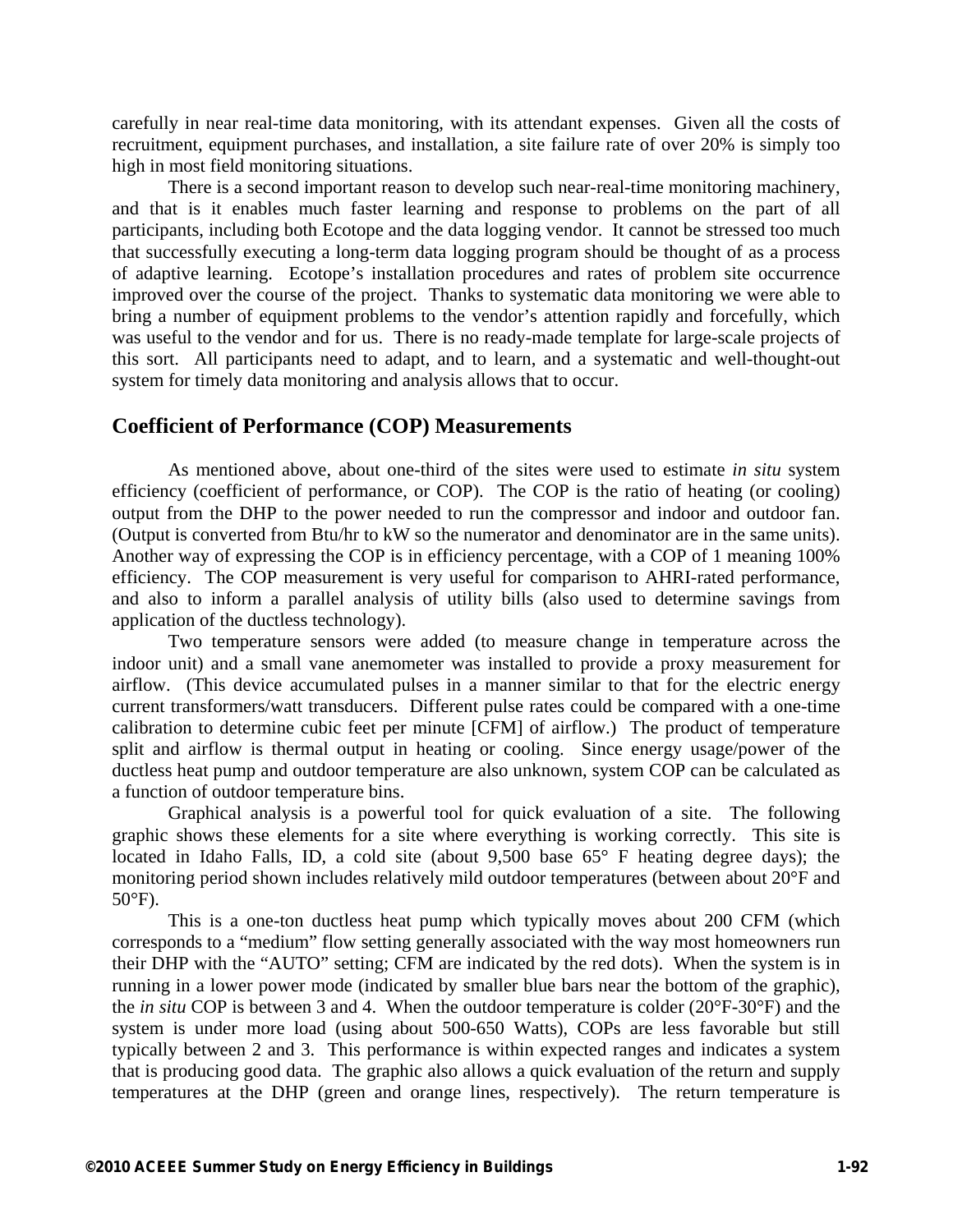usually in the mid-70s°F (expected values since the DHP is mounted high on the wall of the main living space) and the supply temperature (in heating) is typically in the mid- to high 90s°F (also expected).



**Figure 2: Well-Behaved COP Site** 

Source: Ecotope Inc. 2010

The next graphic shows the same measured fields, but for a site with a problem in temperature and airflow measurement. This is a site where, over the course of several months, the vane anemometer became dirty and the anemometer wheel stopped rotating. Note the airflow readings (blue dots) are very sparse and essentially give zero readings. The supply air temperature sensor also had a problem (which was not noticed during initial installation), but this is not shown in this graphic. Temperatures were not double-checked at most COP sites, which was a serious oversight. It has turned out that a small number of sites do have this problem; however, most of the affected sensors have been replaced at this point.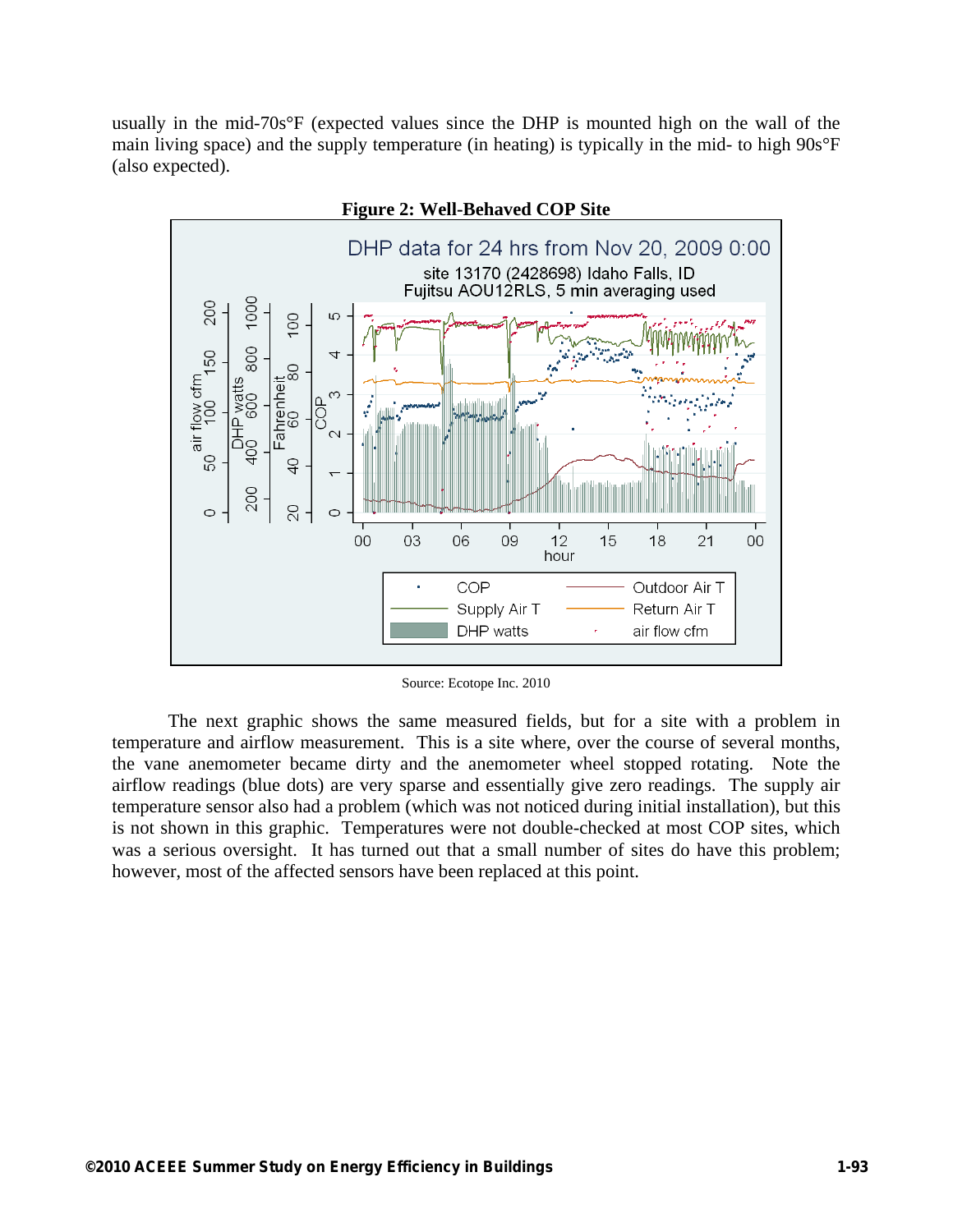

**Figure 3: COP Site with CFM and Supply Air Temperature Problems** 

Source: Ecotope Inc. 2010

The consequences of errant measurements at the COP sites are not as dire as for the yearlong accumulation sites, since the performance is described in relation to outdoor temperature bins rather than accumulated over the entire year. However, if a problem is not detected relatively quickly, it is quite possible that a unique part of a heating (or cooling) season could be lost.

An automated procedure was not established for reviewing these data streams; they have been examined through a more labor-intensive manual process. At this point (most of the way through the heating season), about three-quarters of the COP sites have produced enough detailed data for productive use. Without an automated review process, more data problems would have occurred and it is certain that more data loss would have resulted. Preparation of an automated system is underway; this will be most helpful in extending the useful life of systems during the summer of 2010 (cooling COP measurement).

### **Conclusion**

Monitoring systems were installed in a total of 95 residences in three Northwest states over the course of eight months. Installations were completed by several installers and electricians, resulting in varying installation quality. Mistakes in configuration and data collection occurred and continue to occur over the remaining months, but a standardized review process has minimized data loss.

Critical elements of minimizing data loss are:

1) The ability to keep track of the data streams as they are uploaded via automated process from the data logging company to local machines